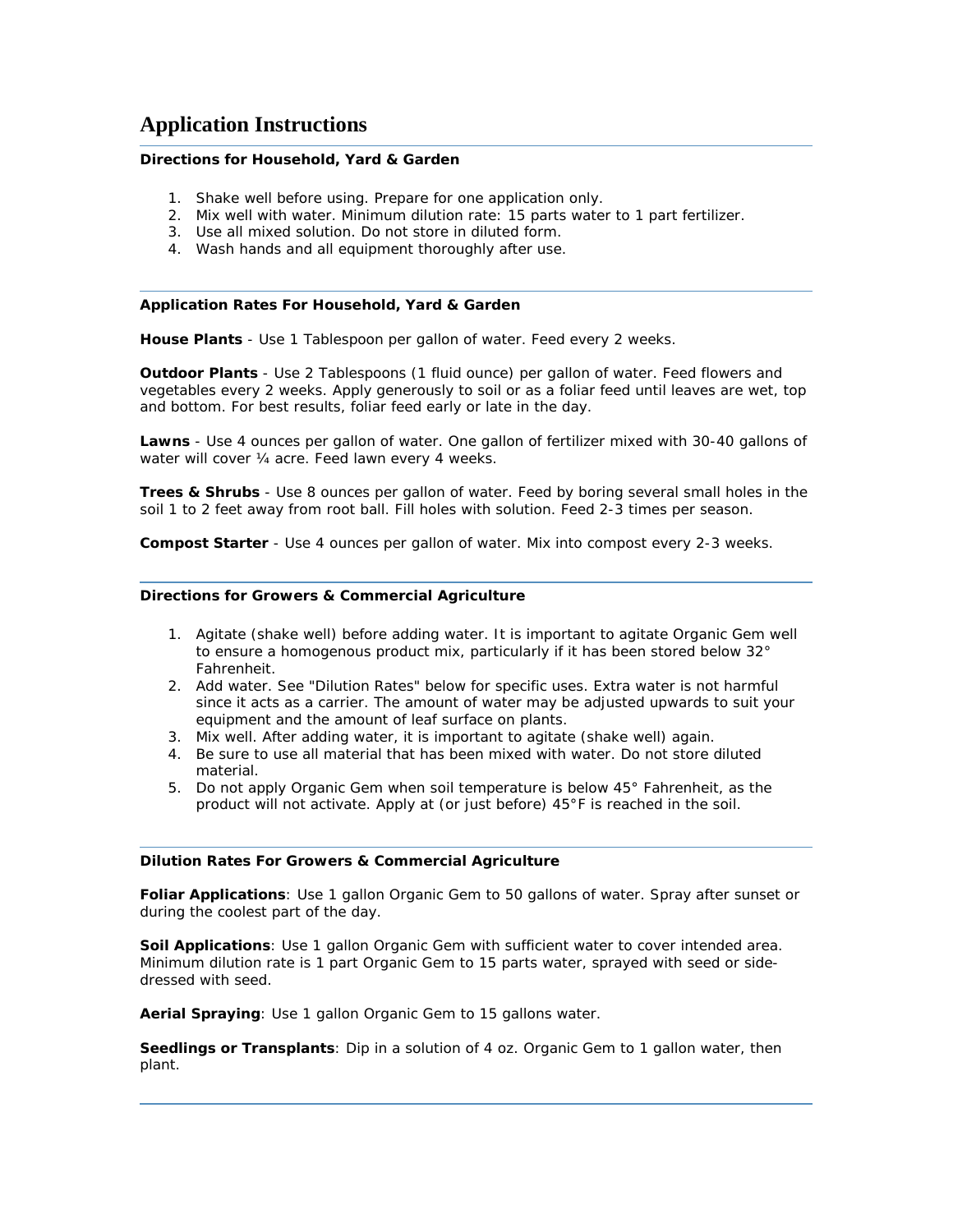# **Application Rates for Growers & Commercial Agriculture**

### **Apples**

- 1. 5 gallons per acre foliar at pre-pink or petal fall.
- 2. 4 gallons per acre 15-21 days after full bloom.
- 3. 3 gallons per acre foliar 21-30 days later.

### **Apricots**

- 1. 3-4 gallons per acre foliar at petal fall.
- 2. 3-4 gallons per acre 15 day later.
- 3. Fall ground application.

### **Asparagus**

- 1. 10 gallons per acre at planting.
- 2. 15 gallons per acre second year.
- 3. 20 gallons per acre third year and after.

# **Barley (dry land)**

- 1. 5 gallon per acre banded with seed.
- 2. 5 gallons per acre foliar in spring at tilling.

# **Barley (irrigated)**

- 1. 10-15 gallons per acre banded with seed.
- 2. 5 gallons per acre 30 days after emergence.
- 3. 5 gallons per acre through each 30 days for a total of 30 gallons.

### **Beans**

- 1. 5 gallons per acre banded with seed.
- 2. Up to 5 gallons per acre foliar at pre-bloom.

# **Beans (Lima)**

- 1. 5 gallons per acre with seed.
- 2. 5 gallons per acre foliar at 4th node.
- 3. 5 gallons per acre at pre-bloom.

### **Cabbage**

- 1. 5 gallons per acre at planting.
- 2. 2-3 gallons per acre 3 weeks later.
- 3. 2-3 gallons per acre foliar 3 weeks later.

# **Carrots**

- 1. 5 gallons per acre banded with seed at planting.
- 2. 5 gallons per acre foliar when tops have sufficient foliage.
- 3. 4 gallons per acre foliar each 30 days for a total of 30 gallons.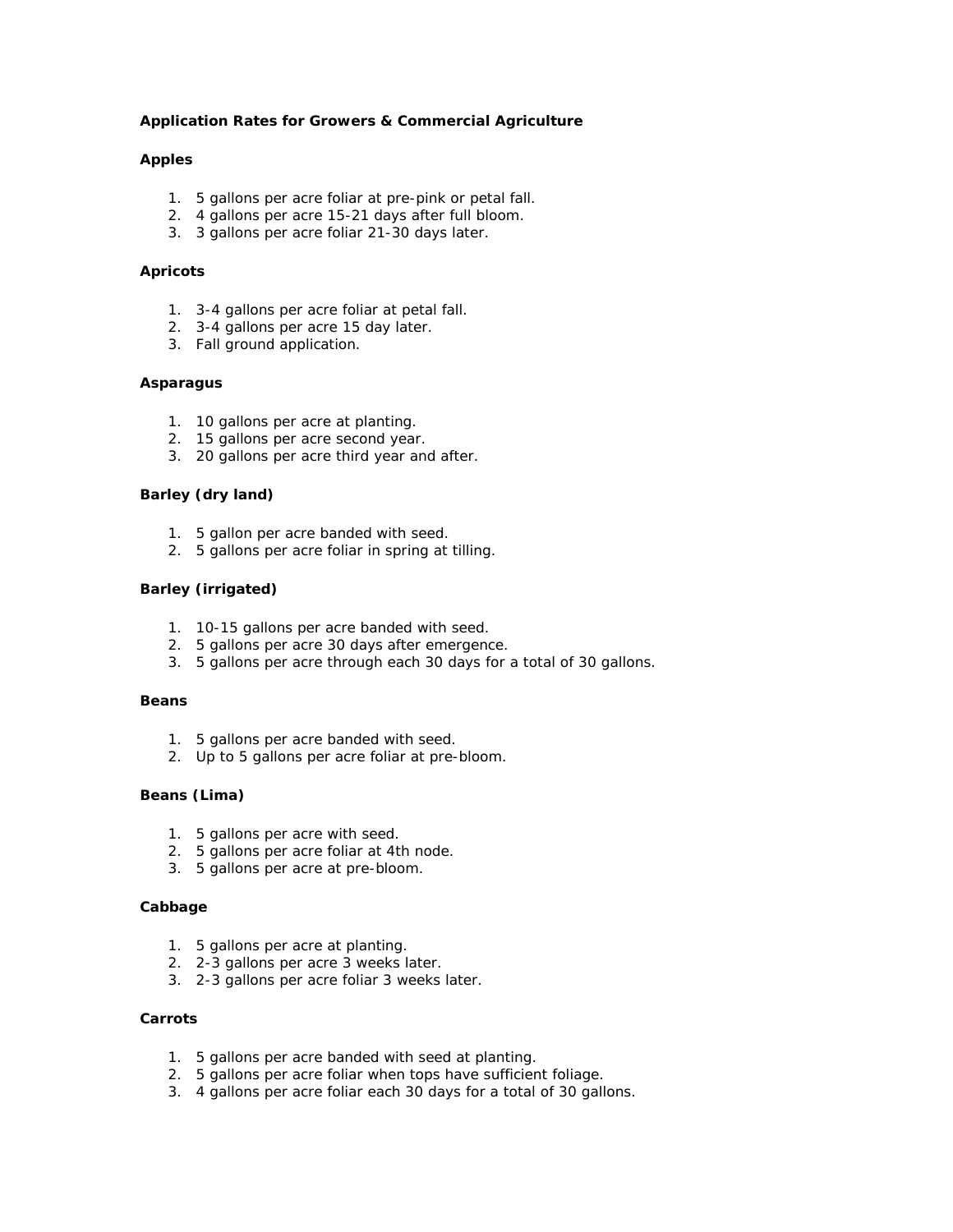# **Celery**

- 1. Prepare soil at 10 gallons per acre.
- 2. 3 applications at 5 gallons per acre during season.

# **Cherries**

- 1. 5 gallons per acre between petal fall and shuck.
- 2. 5 gallons per acre foliar at pit hardening.
- 3. 5 gallons per acre 15-21 days post harvest.

# **Clover**

1. 5 gallons per acre at planting. No added Nitrogen necessary.

# **Cole Crops**

- 1. 5 gallons per acre at planting.
- 2. 5-7 gallons per acre foliar 3-4 weeks later.
- 3. 5-7 gallons per acre foliar 3-4 weeks later.

# **Corn (field)**

- 1. 12-14 gallons per acre banded with seed.
- 2. 6 gallons per acre foliar 30 days after emergence.
- 3. 3rd application of 5 gallons per acre.

### **Corn (sweet)**

- 1. Most climates require a total of 20 gallons per acre.
- 2. 10 gallons per acre banded with seed.
- 3. 5 gallons per acre foliar when plants are about 4" tall.
- 4. 5 gallons per acre foliar when plant is 18"-20" tall.

# **Cranberries**

- 1. 5 gallon per acre soil preparation.
- 2. 2 gallon per acre through irrigation system at popcorn.
- 3. 2-3 gallon per acre at hook.
- 4. 2-3 gallons per acre at fruit set and bud differentiation.

### **Cucumbers**

- 1. 5 gallons per acre at planting.
- 2. 5 gallons per acre foliar 30 days later.
- 3. 5 gallons per acre foliar 30 days later.

### **Dry Peas**

1. 5 gallons per acre at planting. No extra Nitrogen necessary.

### **Evergreens and Ornamentals**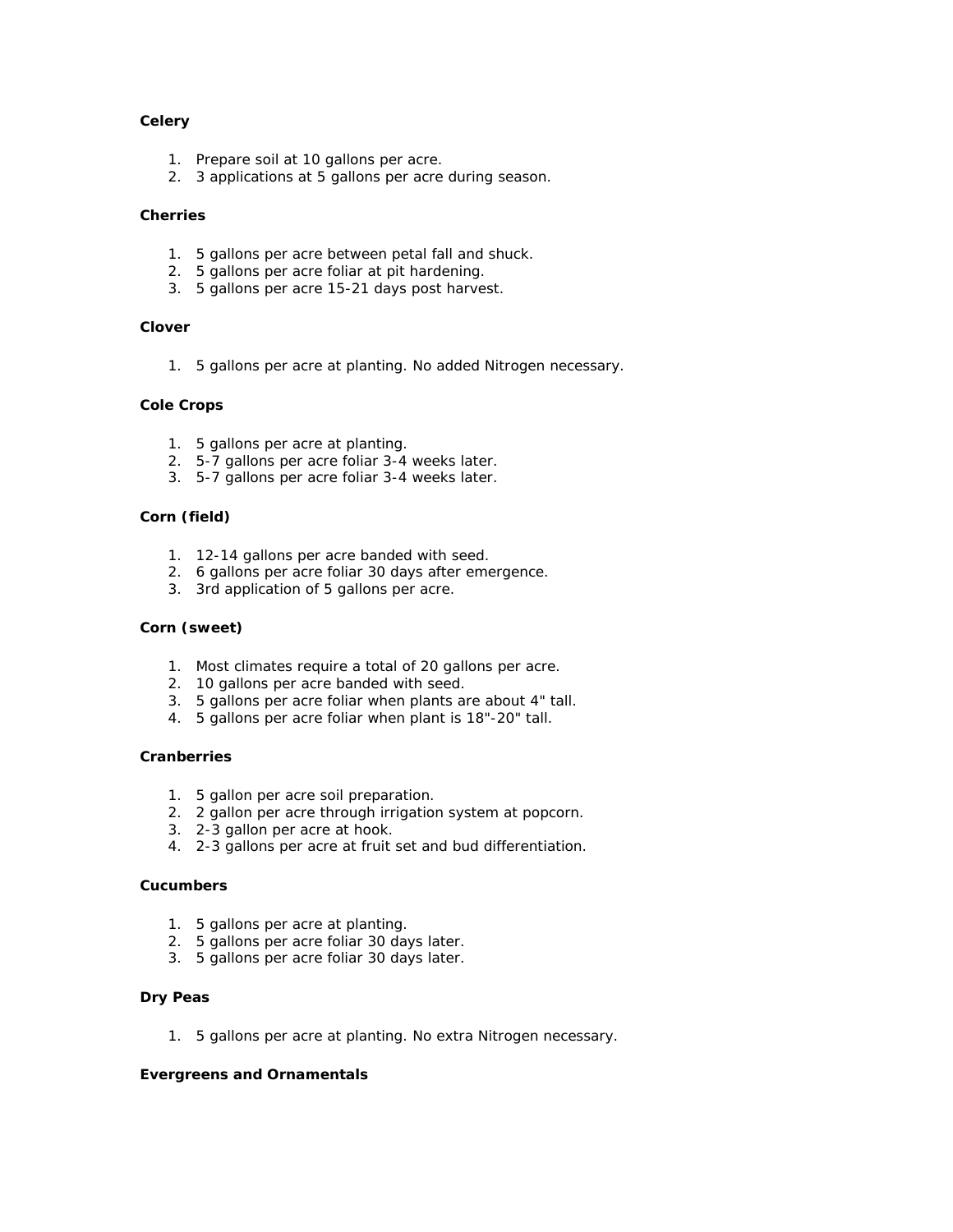- 1. 5 gallons per acre foliar following last frost.
- 2. 2-3 gallons per acre foliar after bud hardening.
- 3. Third application if necessary. No foliar spraying after late August.

# **Grapes**

- 1. Fall ground application of 10 gallons/acre.
- 2. Spring application of 5 gallons/acre.
- 3. Mid season application of 5 gallons/acre.
- 4. After harvest and subsequent applications of 5 gallons/acre.

# **Grass Seed (irrigated)**

1. 10-16 gallons per acre in three applications.

# **Grass Seed (dry land)**

- 1. 3 gallons per acre banded at planting.
- 2. 4-8 gallons per acre in two foliar applications.

### **Hops**

- 1. 5 gallons per acre to ground in late fall.
- 2. 5 gallons per acre foliar in May.
- 3. 5 gallons per acre at pre-bloom.

### **Lentils**

1. 3-5 gallons per acre at planting. No other Nitrogen necessary.

### **Malting Barley**

- 1. 3 gallons per acre with seed.
- 2. 3 gallons per acre foliar at tillering.

# **Melons**

- 1. 5 gallons per acre at planting.
- 2. 5 gallons per acre foliar 30 days later.
- 3. 5 gallons per acre foliar 30 days later.

# **Mint**

- 1. If irrigated, can be applied through sprinkler system during watering cycle. Purge with water at end of cycle.
- 2. 2-3 gallons per acre in fall, post-harvest.
- 3. 2-6 gallons per acre per week for a total of 15 gallons per acre, until July 10.

# **Nectarines**

- 1. 3-4 gallons per acre foliar at petal fall.
- 2. 3-4 gallons per acre 15 days later.
- 3. 5 gallons per acre fall ground application recommended.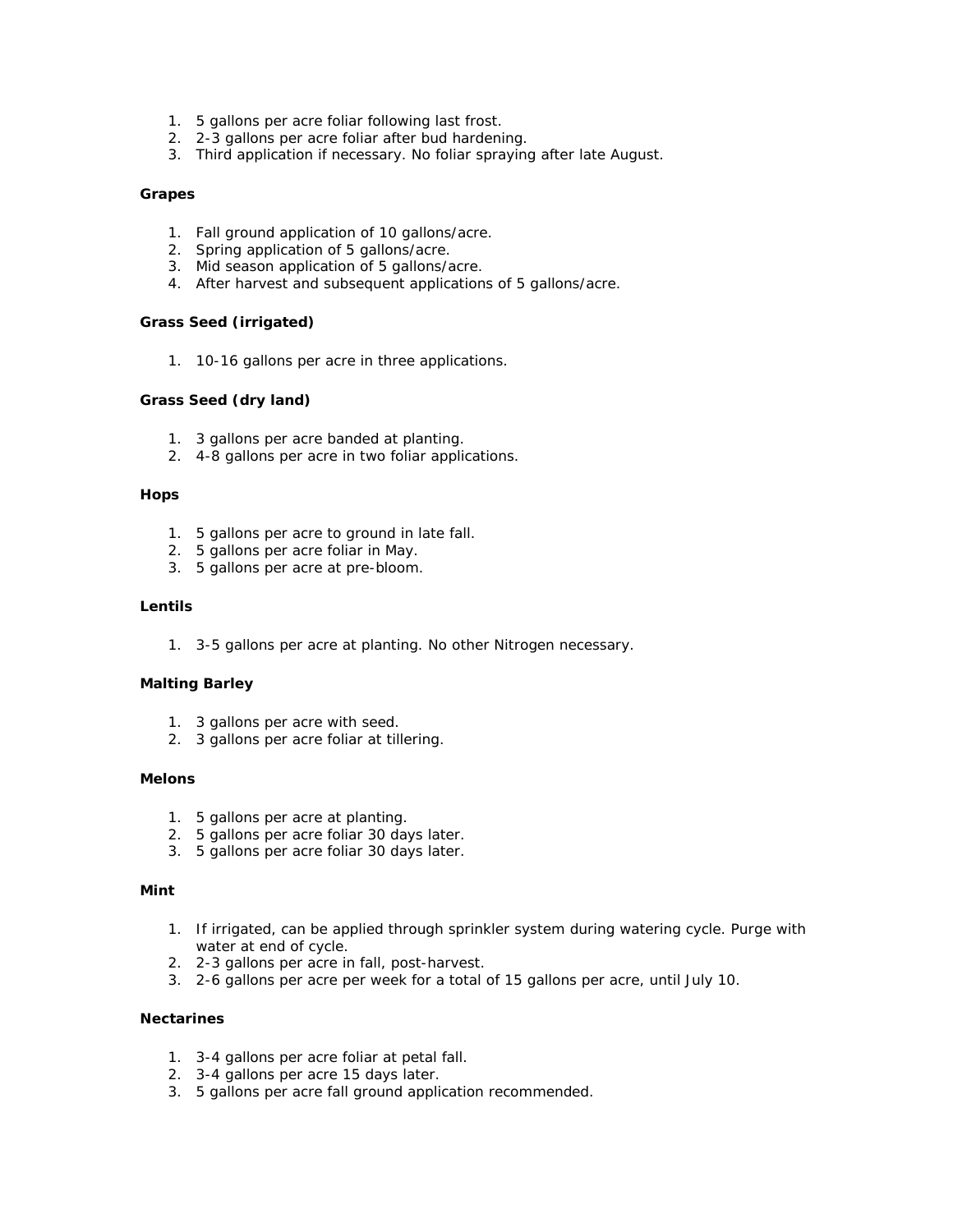# **Oats**

- 1. 3 gallons per acre with seed.
- 2. 3 gallons per acre foliar at tillering.

# **Onions**

- 1. 10 gallons per acre banded with seed.
- 2. 5 gallon per acre foliar 30 days later.
- 3. 5 gallon per acre foliar each 30 days for a total of 25-30 gallons.

### **Ornamentals**

- 1. 5 gallons per acre foliar following last frost.
- 2. 2-3 gallons per acre foliar after bud hardening.
- 3. Third application if necessary. No foliar spraying after late August.

# **Pasture (dry land)**

1. 3-5 gallons per acre foliar per cutting, diluted at 50:1.

### **Pasture (irrigated)**

| Crop              | Condition | Season | Rate - 50:1        |
|-------------------|-----------|--------|--------------------|
| Alfalfa           | Any       | Any    | 2-3 gal per acre   |
| Alfalfa/Grass     | 50% grass | Any    | 4-10 gal per acre  |
| Grass, low yield  | Poor      | Short  | 2-6 gal per acre   |
| Grass, high yield | Poor      | Short  | 4-8 gal per acre   |
| Grass, low yield  | Good      | Short  | 6-10 gal per acre  |
| Grass, high yield | Good      | Short  | 14-20 gal per acre |
| Grass, low yield  | Poor      | Long   | 4-8 gal per acre   |
| Grass, high yield | Poor      | Long   | 8-12 gal per acre  |
| Grass, low yield  | Good      | Long   | 10-18 gal per acre |
| Grass, high yield | Good      | Long   | 24-30 gal per acre |

### **Peaches**

- 1. 5 gallons per acre foliar at petal fall.
- 2. 5 gallons per acre 15 days later.
- 3. 5 gallons per acre fall ground application recommended.

### **Pears**

- 1. 5 gallons per acre foliar at pre-pink or petal fall.
- 2. 4 gallons per acre 15-21 days after full bloom.
- 3. 3 gallon per acre foliar 21-30 days later.

# **Potatoes**

- 1. Planting 10 gallons per acre, banded with seed.
- 2. Flower onset 5 gallons per acre, foliar spray.
- 3. Tuber enlargement- 5 gallons per acre, foliar spray.
- 4. Maturity (vine withers) 5 gallons per acre, foliar spray.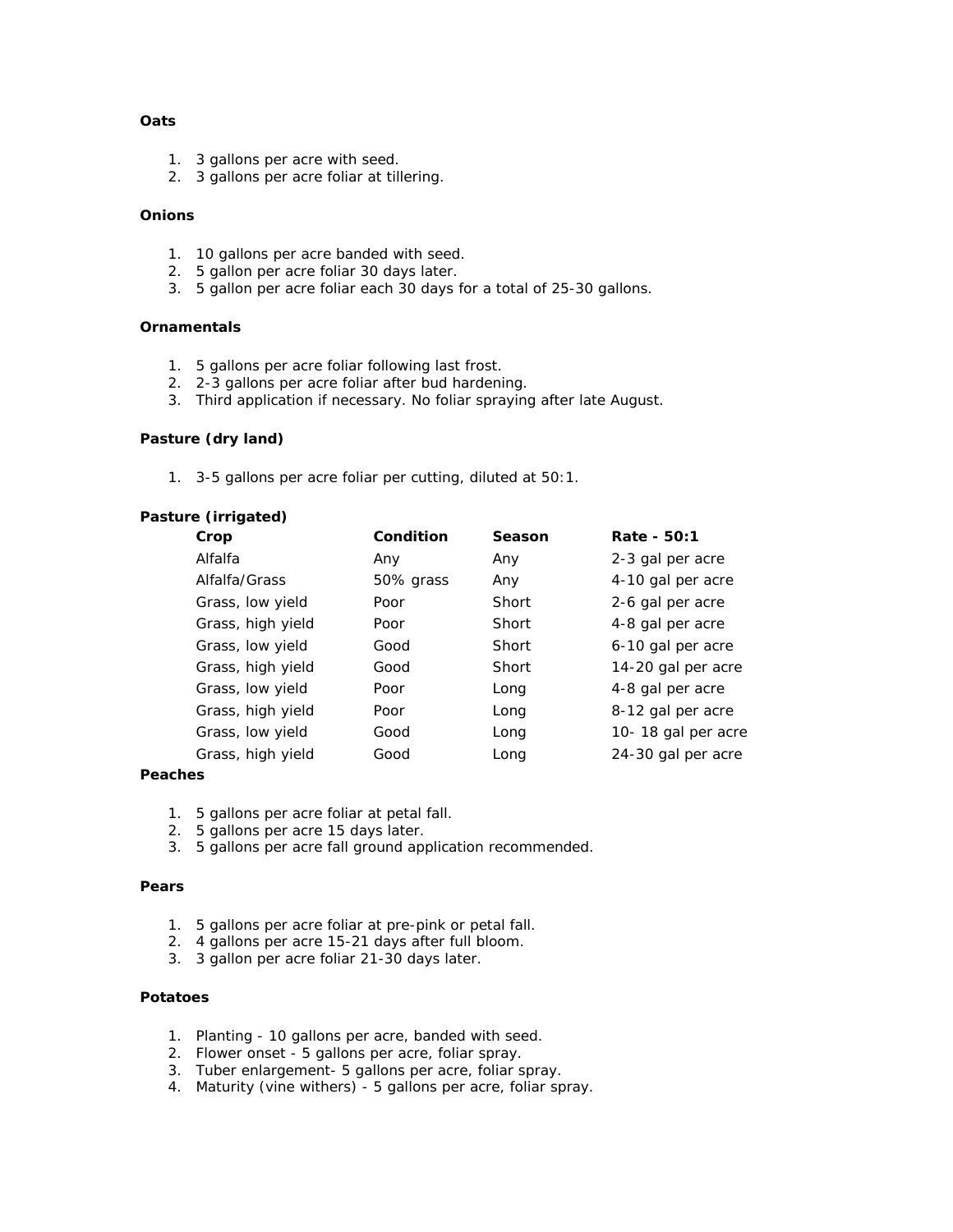# **Prunes**

- 1. 3-4 gallons per acre foliar at petal.
- 2. 3-4 gallons per acre 15 days later.
- 3. 5 gallons per acre fall ground application is desired.

# **Raspberries, Cranberries, other Berries & Older Plants**

- 1. 5 gallons per acre soil application.
- 2. 3-4 gallons per acre foliar, when coming out of dormancy.
- 3. 3-4 gallons per acre starting on 1st of June.

### **New Plantings**

- 1. First Year: 4-6 gallons per acre split between banding and foliar feeding.
- 2. Second Year: 6-8 gallons per acre in three applications, foliar or ground applied.
- 3. Third Year: 8-1 0 gallons per acre split between banding and foliar feeding.
- 4. Fourth Year: 10-12 gallons per acre split between banding and foliar feeding.

### **Rhubarb**

- 1. 10 gallons per acre at planting to establish plant.
- 2. 15 gallons per acre second year.
- 3. 20 gallons per acre third year and after.

### **Ryegrass (perennial)**

- 1. 3-4 gallons per acre banded with seed.
- 2. 4 gallons per acre sprayed early September.
- 3. 8 gallon per acre sprayed 1st of March.

#### **Seed Grasses & Cover Crops**

- 1. Plant with 3-5 gallons per acre top-dressed or banded.
- 2. 3-5 gallons per acre each 30 days up to 15 gallon total.

### **Spring Wheat**

- 1. 3 gallons per acre with seed.
- 2. 3 gallons per acre foliar at tillering.

### **Squash**

- 1. 5 gallon per acre at plant.
- 2. 5 gallon per acre foliar 30 days later.
- 3. 5 gallon per acre foliar 30 days later.

#### **Strawberries**

- 1. 5 gallons per acre foliar at pre-bloom.
- 2. 5 gallons per acre foliar mid-August for crown building.
- 3. 5 gallons per acre with new planting.

### **Sugar Beets**